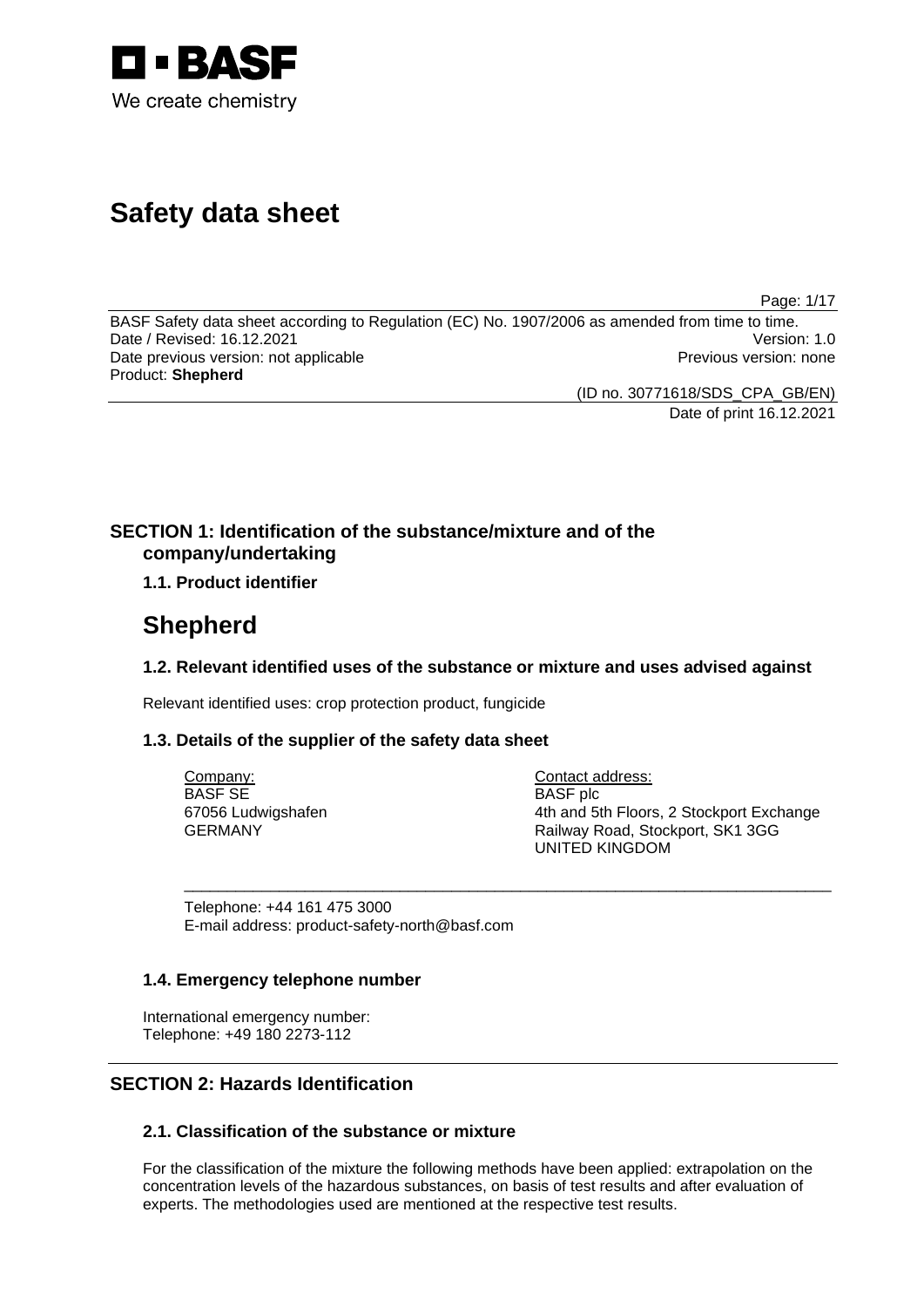Page: 2/17

BASF Safety data sheet according to Regulation (EC) No. 1907/2006 as amended from time to time. Date / Revised: 16.12.2021 **Version: 1.0** Date previous version: not applicable **Previous version: none** Previous version: none Product: **Shepherd** 

(ID no. 30771618/SDS\_CPA\_GB/EN)

Date of print 16.12.2021

#### According to Regulation (EC) No 1272/2008 [CLP]

| Acute Tox. 4 (oral)              | H302 Harmful if swallowed.                                 |
|----------------------------------|------------------------------------------------------------|
| Skin Corr./Irrit. 2              | H315 Causes skin irritation.                               |
| Skin Sens, 1B                    | H317 May cause an allergic skin reaction.                  |
| Acute Tox. 4 (Inhalation - mist) | H332 Harmful if inhaled.                                   |
| STOT SE3                         | H335 May cause respiratory irritation.                     |
| Aquatic Acute 1                  | H400 Very toxic to aquatic life.                           |
| Aquatic Chronic 1                | H410 Very toxic to aquatic life with long lasting effects. |

For the classifications not written out in full in this section the full text can be found in section 16.

# **2.2. Label elements**

Globally Harmonized System (GHS) in accordance with UK regulations.

Pictogram:



Signal Word: Warning

| <b>Hazard Statement:</b> |                                                                                              |
|--------------------------|----------------------------------------------------------------------------------------------|
| H302                     | Harmful if swallowed.                                                                        |
| H315                     | Causes skin irritation.                                                                      |
| H317                     | May cause an allergic skin reaction.                                                         |
| H332                     | Harmful if inhaled.                                                                          |
| H <sub>335</sub>         | May cause respiratory irritation.                                                            |
| H410                     | Very toxic to aquatic life with long lasting effects.                                        |
| <b>EUH401</b>            | To avoid risks to human health and the environment, comply with the<br>instructions for use. |
|                          |                                                                                              |

Precautionary Statement: P101 **If medical advice is needed, have product container or label at hand.** P102 Keep out of reach of children. P103 Read carefully and follow all instructions. Precautionary Statements (Prevention): P260 Do not breathe mist.<br>P271 Use only outdoors or P271 Use only outdoors or in a well-ventilated area.<br>
P272 Contaminated work clothing should not be allo P272 Contaminated work clothing should not be allowed out of the workplace.<br>P270 Do not eat, drink or smoke when using this product. Do not eat, drink or smoke when using this product. P264 Wash contaminated body parts thoroughly after handling.<br>P280 Wear protective gloves/clothing/eve protection. Wear protective gloves/clothing/eye protection.

Precautionary Statements (Response):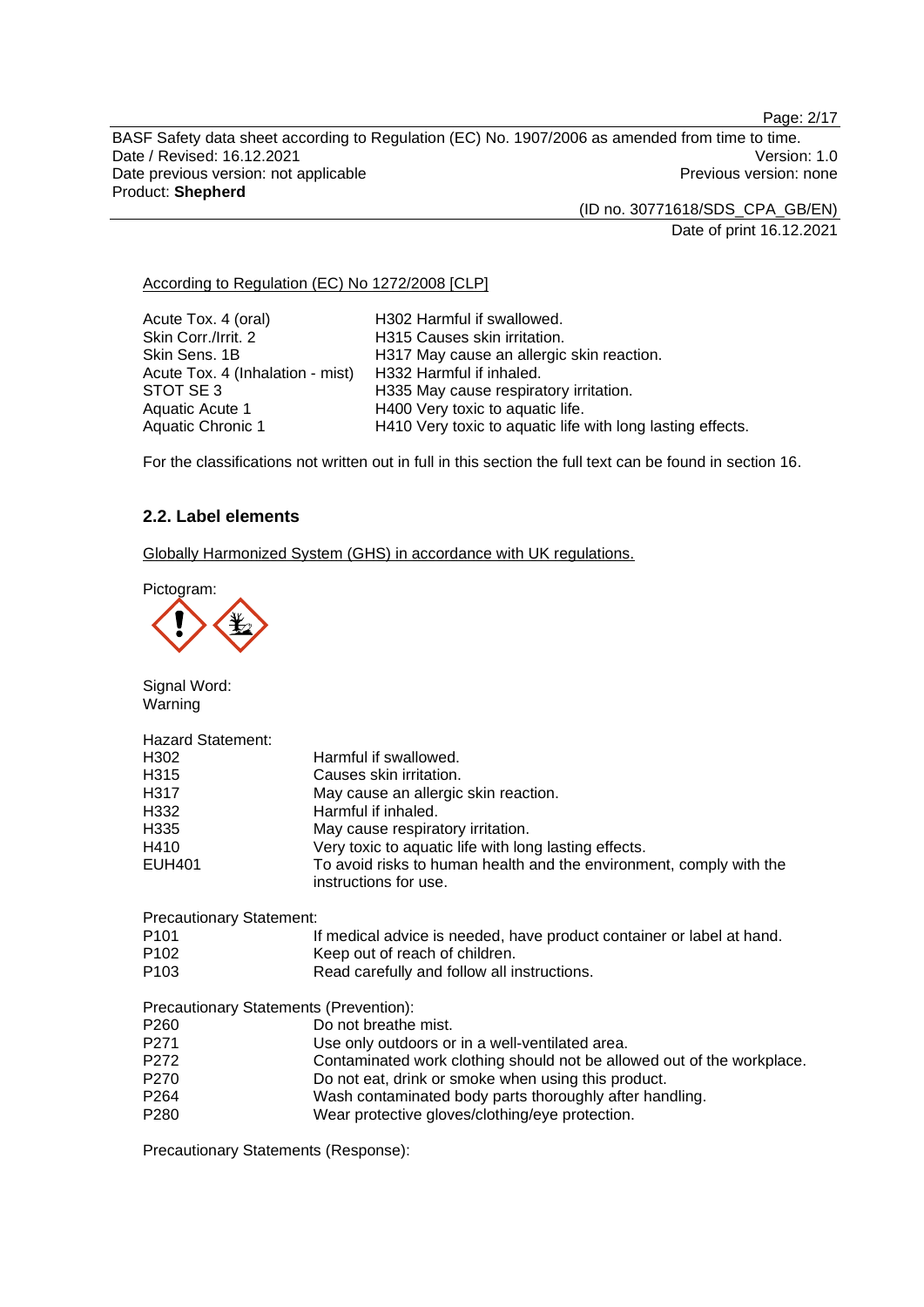Page: 3/17

BASF Safety data sheet according to Regulation (EC) No. 1907/2006 as amended from time to time. Date / Revised: 16.12.2021 Version: 1.0 Date previous version: not applicable **Previous version: none** Previous version: none Product: **Shepherd** 

#### (ID no. 30771618/SDS\_CPA\_GB/EN)

Date of print 16.12.2021

| P302 + P352                                                | IF ON SKIN: Wash with plenty of soap and water.                                                                                                                                             |
|------------------------------------------------------------|---------------------------------------------------------------------------------------------------------------------------------------------------------------------------------------------|
| P312                                                       | Call a POISON CENTER or physician if you feel unwell.                                                                                                                                       |
| $P333 + P313$                                              | If skin irritation or rash occurs: Get medical attention.                                                                                                                                   |
| $P304 + P340$                                              | IF INHALED: Remove person to fresh air and keep comfortable for                                                                                                                             |
|                                                            | breathing.                                                                                                                                                                                  |
| P330                                                       | Rinse mouth                                                                                                                                                                                 |
| P391                                                       | Collect spillage.                                                                                                                                                                           |
| P332 + P313                                                | If skin irritation occurs: Get medical attention.                                                                                                                                           |
| $P362 + P364$                                              | Take off contaminated clothing and wash it before reuse.                                                                                                                                    |
| Precautionary Statements (Storage):<br>P403 + P233<br>P405 | Store in a well-ventilated place. Keep container tightly closed.<br>Store locked up.                                                                                                        |
| Precautionary Statements (Disposal):                       |                                                                                                                                                                                             |
| P <sub>501</sub>                                           | Dispose of contents/container to a licensed hazardous-waste disposal<br>contractor or collection site except for empty clean containers which can<br>be disposed of as non-hazardous waste. |

Labeling of special preparations (GHS): EUH208: May produce an allergic reaction. Contains: 1,2-benzisothiazol-3(2H)-one, 2 methylisothiazol-3(2H)-one

#### According to Regulation (EC) No 1272/2008 [CLP]

Hazard determining component(s) for labelling: boscalid (ISO); 2-chloro-N-(4'-chloro[1,1'-biphenyl]-2 yl)-nicotinamide, pyraclostrobin (ISO); methyl N-{2-[1-(4-chlorophenyl)-1H-pyrazol-3 yloxymethyl]phenyl}(N-methoxy)carbamate, 2-methylisothiazol-3(2H)-one

# **2.3. Other hazards**

#### According to Regulation (EC) No 1272/2008 [CLP]

See section 12 - Results of PBT and vPvB assessment.

If applicable information is provided in this section on other hazards which do not result in classification but which may contribute to the overall hazards of the substance or mixture.

# **SECTION 3: Composition/Information on Ingredients**

# **3.1. Substances**

Not applicable

# **3.2. Mixtures**

Chemical nature

crop protection product, fungicide, suspension concentrate (SC)

#### Hazardous ingredients (GHS)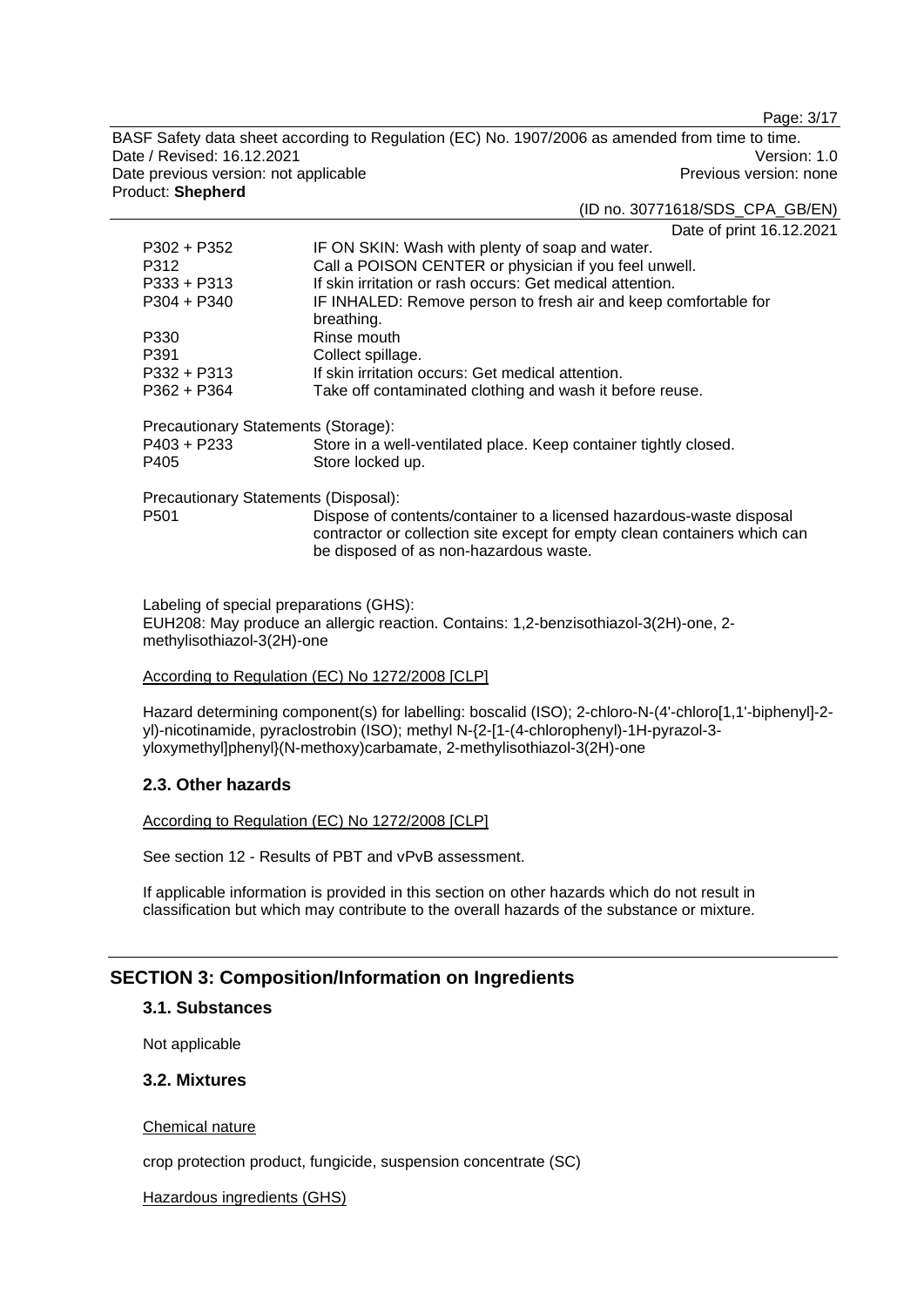BASF Safety data sheet according to Regulation (EC) No. 1907/2006 as amended from time to time. Date / Revised: 16.12.2021 Version: 1.0 Date previous version: not applicable example and the Previous version: none Product: **Shepherd** 

(ID no. 30771618/SDS\_CPA\_GB/EN)

Date of print 16.12.2021

Page: 4/17

according to Regulation (EC) No. 1272/2008 pyraclostrobin (ISO); methyl N-{2-[1-(4-chlorophenyl)-1H-pyrazol-3-yloxymethyllphenyl}(Nmethoxy)carbamate Content (W/W): 21.9 % CAS Number: 175013-18-0 INDEX-Number: 613-272-00-6 Acute Tox. 3 (Inhalation - mist) Skin Corr./Irrit. 2 STOT SE 3 (irr. to respiratory syst.) Aquatic Acute 1 Aquatic Chronic 1 M-factor acute: 100 M-factor chronic: 100 H315, H331, H335, H400, H410 boscalid (iso), water moist Content (W/W): 13.13 % CAS Number: 188425-85-6 Aquatic Chronic 2 H411 Residues (petroleum), catalytic reformer fractionator, sulfonated,polymers with formaldehyde, sodium salts Content (W/W):  $< 2 \%$ CAS Number: 68425-94-5 Eye Dam./Irrit. 2 Aquatic Chronic 3 H319, H412 Benzenesulfonic acid, hydroxy-, polymer with formaldehyde, phenol and urea, sodium salt Content (W/W):  $< 2 \%$ CAS Number: 102980-04-1 Eye Dam./Irrit. 2 Aquatic Chronic 3 H319, H412 1,2-benzisothiazol-3(2H)-one Content (W/W): < 0.05 % CAS Number: 2634-33-5 EC-Number: 220-120-9 REACH registration number: 01- 2120761540-60 INDEX-Number: 613-088-00-6 Acute Tox. 4 (oral) Skin Corr./Irrit. 2 Eye Dam./Irrit. 1 Skin Sens. 1 Aquatic Acute 1 Aquatic Chronic 1 M-factor acute: 1 M-factor chronic: 1 H318, H315, H302, H317, H400, H410 Specific concentration limit: Skin Sens. 1: >= 0.05 %

2-methylisothiazol-3(2H)-one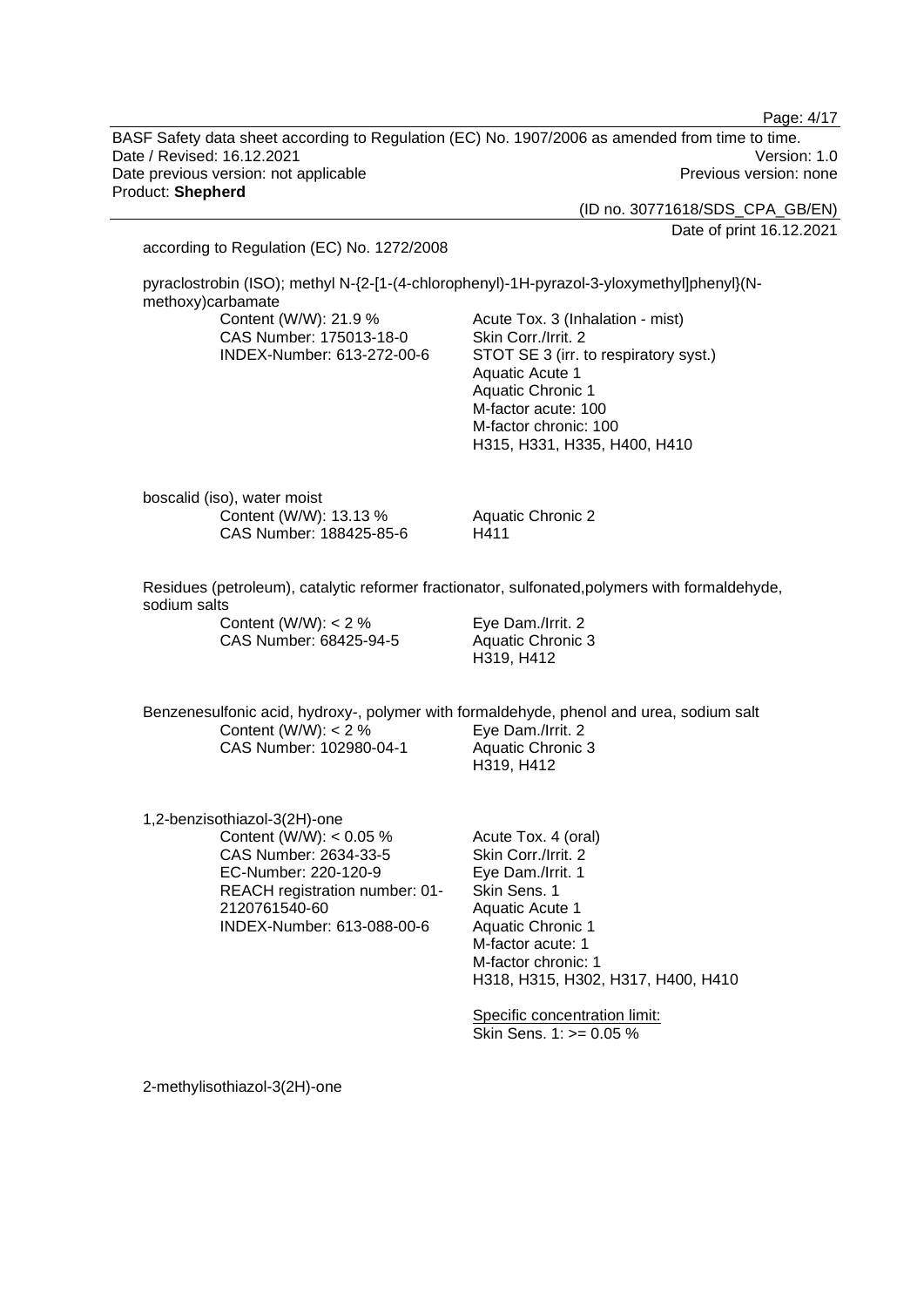Page: 5/17

BASF Safety data sheet according to Regulation (EC) No. 1907/2006 as amended from time to time. Date / Revised: 16.12.2021 Version: 1.0 Date previous version: not applicable example and the Previous version: none Product: **Shepherd** 

(ID no. 30771618/SDS\_CPA\_GB/EN)

Date of print 16.12.2021

Content (W/W): < 0.01 % CAS Number: 2682-20-4 EC-Number: 220-239-6 REACH registration number: 01- 2120764690-50 INDEX-Number: 613-326-00-9

Acute Tox. 2 (Inhalation - dust) Acute Tox. 3 (oral) Acute Tox. 3 (dermal) Skin Corr./Irrit. 1B Eye Dam./Irrit. 1 Skin Sens. 1A Aquatic Acute 1 Aquatic Chronic 1 M-factor acute: 10 M-factor chronic: 1 H330, H317, H314, H301 + H311, H400, H410 EUH071

Specific concentration limit: Skin Sens. 1A: >= 0.0015 %

Propane-1,2-diol

Content (W/W):  $< 5 \%$ CAS Number: 57-55-6 EC-Number: 200-338-0 REACH registration number: 01- 2119456809-23

For the classifications not written out in full in this section, including the hazard classes and the hazard statements, the full text is listed in section 16.

# **SECTION 4: First-Aid Measures**

# **4.1. Description of first aid measures**

First aid personnel should pay attention to their own safety. If the patient is likely to become unconscious, place and transport in stable sideways position (recovery position). Immediately remove contaminated clothing.

Show container, label and/or safety data sheet to physician.

If inhaled: Keep patient calm, remove to fresh air, seek medical attention.

On skin contact: Wash thoroughly with soap and water

On contact with eyes: Wash affected eyes for at least 15 minutes under running water with eyelids held open, consult an eye specialist.

On ingestion: Immediately rinse mouth and then drink 200-300 ml of water, seek medical attention.

#### **4.2. Most important symptoms and effects, both acute and delayed**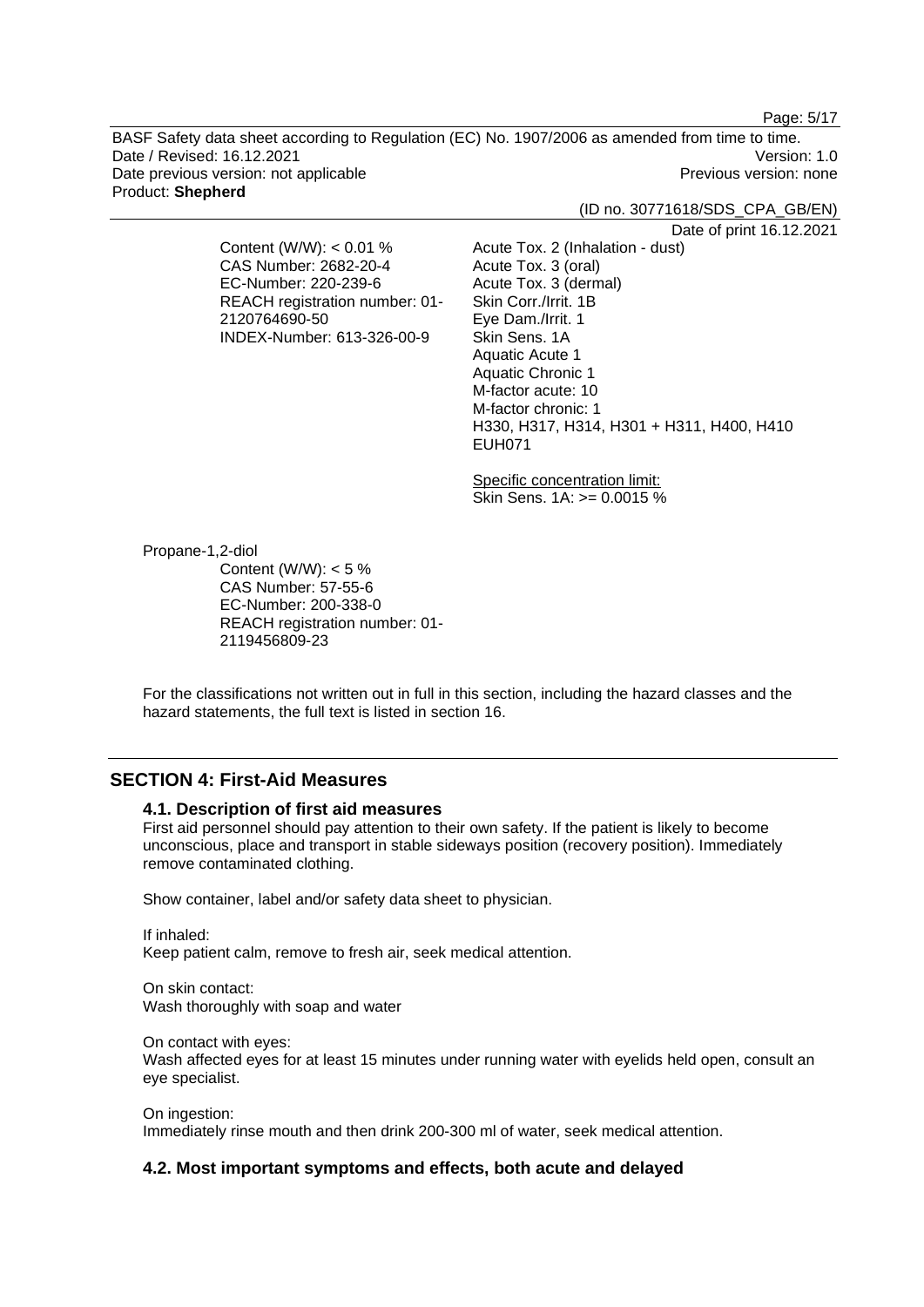Page: 6/17

BASF Safety data sheet according to Regulation (EC) No. 1907/2006 as amended from time to time. Date / Revised: 16.12.2021 Version: 1.0 Date previous version: not applicable example and the Previous version: none Product: **Shepherd** 

(ID no. 30771618/SDS\_CPA\_GB/EN)

Date of print 16.12.2021

Symptoms: Information, i.e. additional information on symptoms and effects may be included in the GHS labeling phrases available in Section 2 and in the Toxicological assessments available in Section 11., (Further) symptoms and / or effects are not known so far

# **4.3. Indication of any immediate medical attention and special treatment needed**

Treatment: Treat according to symptoms (decontamination, vital functions), no known specific antidote.

# **SECTION 5: Fire-Fighting Measures**

**5.1. Extinguishing media** 

Suitable extinguishing media: water spray, dry powder, foam, carbon dioxide

### **5.2. Special hazards arising from the substance or mixture**

Endangering substances: carbon monoxide, Carbon dioxide, hydrogen chloride, nitrogen oxides, sulfur oxides, halogenated compounds

Advice: The substances/groups of substances mentioned can be released in case of fire.

# **5.3. Advice for fire-fighters**

Special protective equipment: Wear self-contained breathing apparatus and chemical-protective clothing.

Further information:

Keep containers cool by spraying with water if exposed to fire. In case of fire and/or explosion do not breathe fumes. Collect contaminated extinguishing water separately, do not allow to reach sewage or effluent systems. Dispose of fire debris and contaminated extinguishing water in accordance with official regulations.

# **SECTION 6: Accidental Release Measures**

# **6.1. Personal precautions, protective equipment and emergency procedures**

Do not breathe vapour/spray. Use personal protective clothing. Avoid contact with the skin, eyes and clothing.

#### **6.2. Environmental precautions**

Do not discharge into the subsoil/soil. Do not discharge into drains/surface waters/groundwater.

Do not allow contamination of public drains or surface or ground waters. Inform local water plc if spillage enters drains and the Environment Agency (England & Wales), the Scottish Environmental Protection Agency (Scotland), or the Environment and Heritage Service (Northern Ireland) if it enters surface or ground waters. Keep people and animals away.

#### **6.3. Methods and material for containment and cleaning up**

For small amounts: Pick up with suitable absorbent material (e.g. sand, sawdust, general-purpose binder, kieselguhr).

For large amounts: Dike spillage. Pump off product.

Dispose of absorbed material in accordance with regulations. Collect waste in suitable containers, which can be labeled and sealed. Clean contaminated floors and objects thoroughly with water and detergents, observing environmental regulations. Wear suitable protective equipment.

# **6.4. Reference to other sections**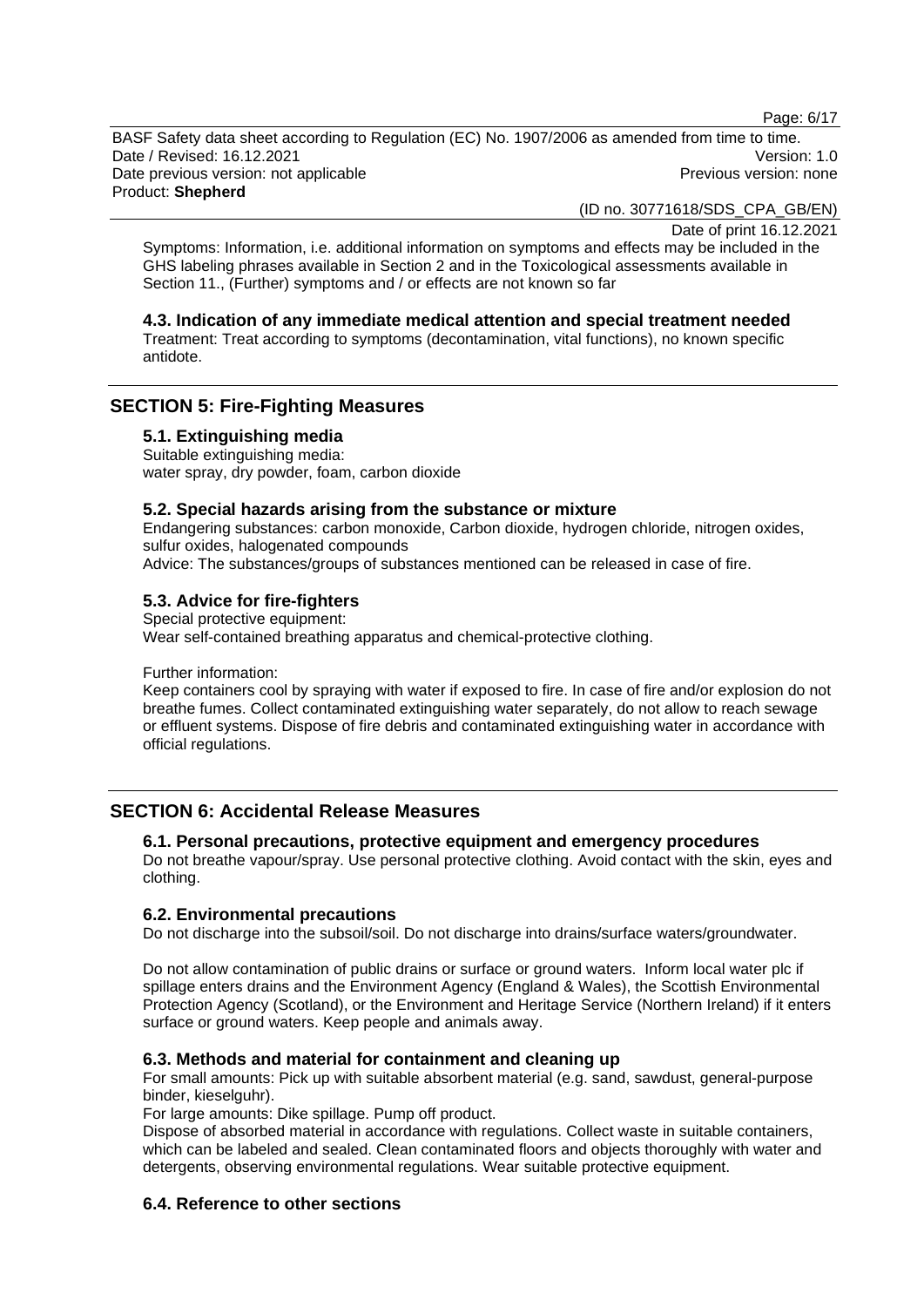Page: 7/17

BASF Safety data sheet according to Regulation (EC) No. 1907/2006 as amended from time to time. Date / Revised: 16.12.2021 Version: 1.0 Date previous version: not applicable example and previous version: none Previous version: none Product: **Shepherd** 

(ID no. 30771618/SDS\_CPA\_GB/EN)

Date of print 16.12.2021

Information regarding exposure controls/personal protection and disposal considerations can be found in section 8 and 13.

# **SECTION 7: Handling and Storage**

### **7.1. Precautions for safe handling**

No special measures necessary if stored and handled correctly. Ensure thorough ventilation of stores and work areas. When using do not eat, drink or smoke. Hands and/or face should be washed before breaks and at the end of the shift.

Protection against fire and explosion:

No special precautions necessary. The substance/product is non-combustible. Product is not explosive.

# **7.2. Conditions for safe storage, including any incompatibilities**

Segregate from foods and animal feeds.

Further information on storage conditions: Keep away from heat. Protect from direct sunlight.

Protect from temperatures below: 0 °C

Changes in the properties of the product may occur if substance/product is stored below indicated temperature for extended periods of time.

Protect from temperatures above: 40 °C

Changes in the properties of the product may occur if substance/product is stored above indicated temperature for extended periods of time.

#### **7.3. Specific end use(s)**

For the relevant identified use(s) listed in Section 1 the advice mentioned in this section 7 is to be observed.

# **SECTION 8: Exposure Controls/Personal Protection**

#### **8.1. Control parameters**

Components with occupational exposure limits

Refer to the current edition of HSE Guidance Note EH40 Occupational Exposure Limits (United Kingdom). For normal use and handling refer to the product label/leaflet.

#### **8.2. Exposure controls**

#### Personal protective equipment

Respiratory protection:

Suitable respiratory protection for lower concentrations or short-term effect: Combination filter for gases/vapours of organic, inorganic, acid inorganic, alkaline compounds and toxic particles (e. g. EN 14387 Type ABEK-P3)

#### Hand protection:

Suitable chemical resistant safety gloves (EN ISO 374-1) also with prolonged, direct contact (Recommended: Protective index 6, corresponding > 480 minutes of permeation time according to EN ISO 374-1): E.g. nitrile rubber (0.4 mm), chloroprene rubber (0.5 mm), butyl rubber (0.7 mm) etc.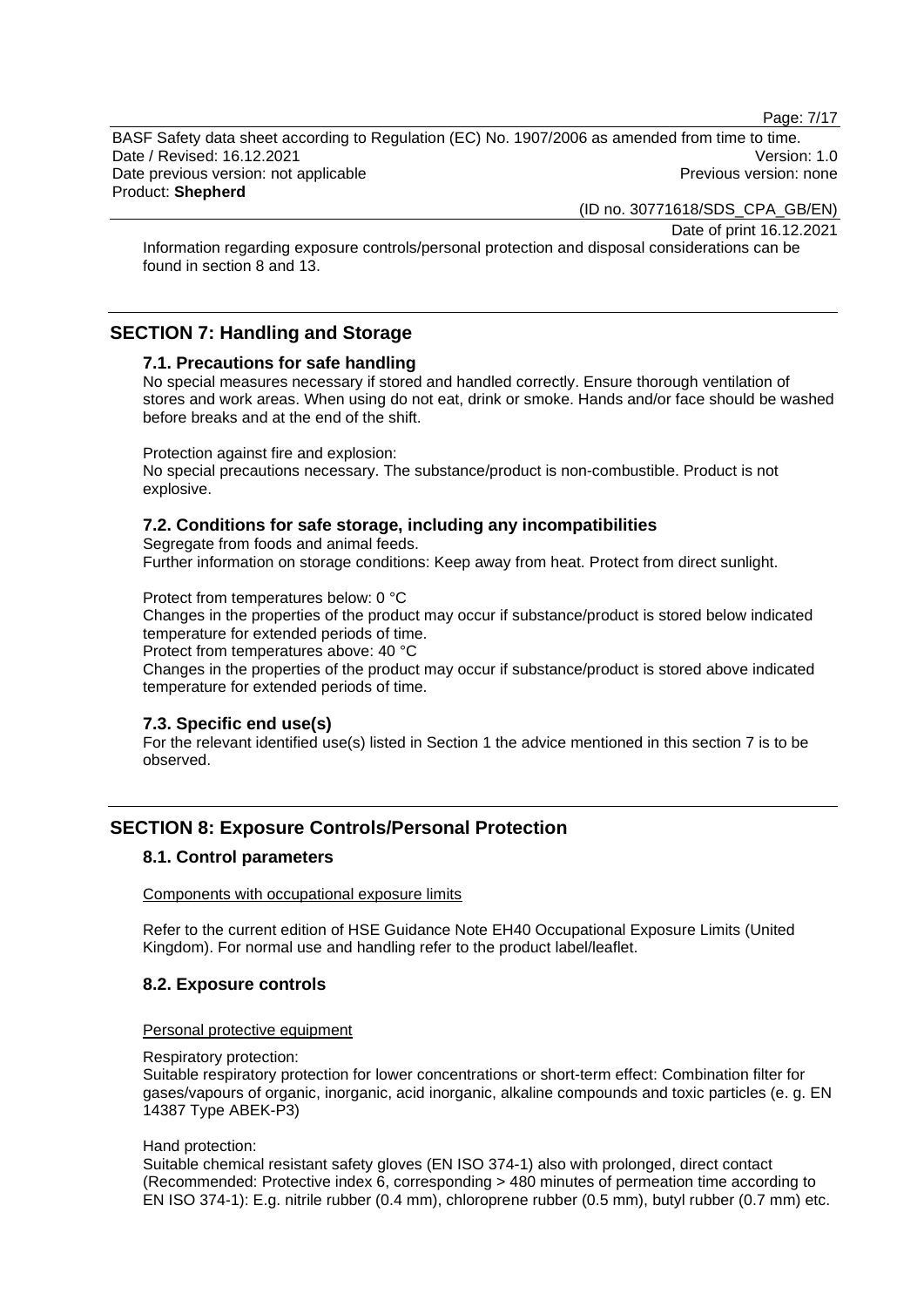Page: 8/17

BASF Safety data sheet according to Regulation (EC) No. 1907/2006 as amended from time to time. Date / Revised: 16.12.2021 Version: 1.0 Date previous version: not applicable **Previous version: none** Previous version: none Product: **Shepherd** 

(ID no. 30771618/SDS\_CPA\_GB/EN)

Date of print 16.12.2021

Eye protection: Safety glasses with side-shields (frame goggles) (e.g. EN 166)

Body protection:

Body protection must be chosen depending on activity and possible exposure, e.g. apron, protecting boots, chemical-protection suit (according to EN 14605 in case of splashes or EN ISO 13982 in case of dust).

General safety and hygiene measures

The statements on personal protective equipment in the instructions for use apply when handling crop-protection agents in final-consumer packing. Wearing of closed work clothing is recommended. Store work clothing separately. Keep away from food, drink and animal feeding stuffs.

# **SECTION 9: Physical and Chemical Properties**

### **9.1. Information on basic physical and chemical properties**

| Form:                                   | liquid                                  |
|-----------------------------------------|-----------------------------------------|
| Colour:                                 | off-white to beige                      |
| Odour:                                  | sweetish                                |
| Odour threshold:                        |                                         |
|                                         | Not determined since harmful by         |
|                                         | inhalation.                             |
| pH value:                               | approx. $6 - 8$                         |
|                                         | (20 °C)                                 |
| Melting temperature:                    | approx. -3.2 °C                         |
| boiling temperature:                    | approx. 100 °C                          |
|                                         | Information applies to the solvent.     |
| Flash point:                            |                                         |
|                                         | Non-flammable.                          |
| Evaporation rate:                       |                                         |
|                                         | not applicable<br>not self-igniting     |
| Flammability:<br>Lower explosion limit: |                                         |
|                                         | As a result of our experience with this |
|                                         | product and our knowledge of its        |
|                                         | composition we do not expect any        |
|                                         | hazard as long as the product is used   |
|                                         | appropriately and in accordance with    |
|                                         | the intended use.                       |
| Upper explosion limit:                  |                                         |
|                                         | As a result of our experience with this |
|                                         | product and our knowledge of its        |
|                                         | composition we do not expect any        |
|                                         | hazard as long as the product is used   |
|                                         | appropriately and in accordance with    |
|                                         | the intended use.                       |
| Ignition temperature:                   | >651 °C                                 |
| Vapour pressure:                        | approx. 23.3 hPa                        |
|                                         | (20 °C)                                 |
|                                         | Information applies to the solvent.     |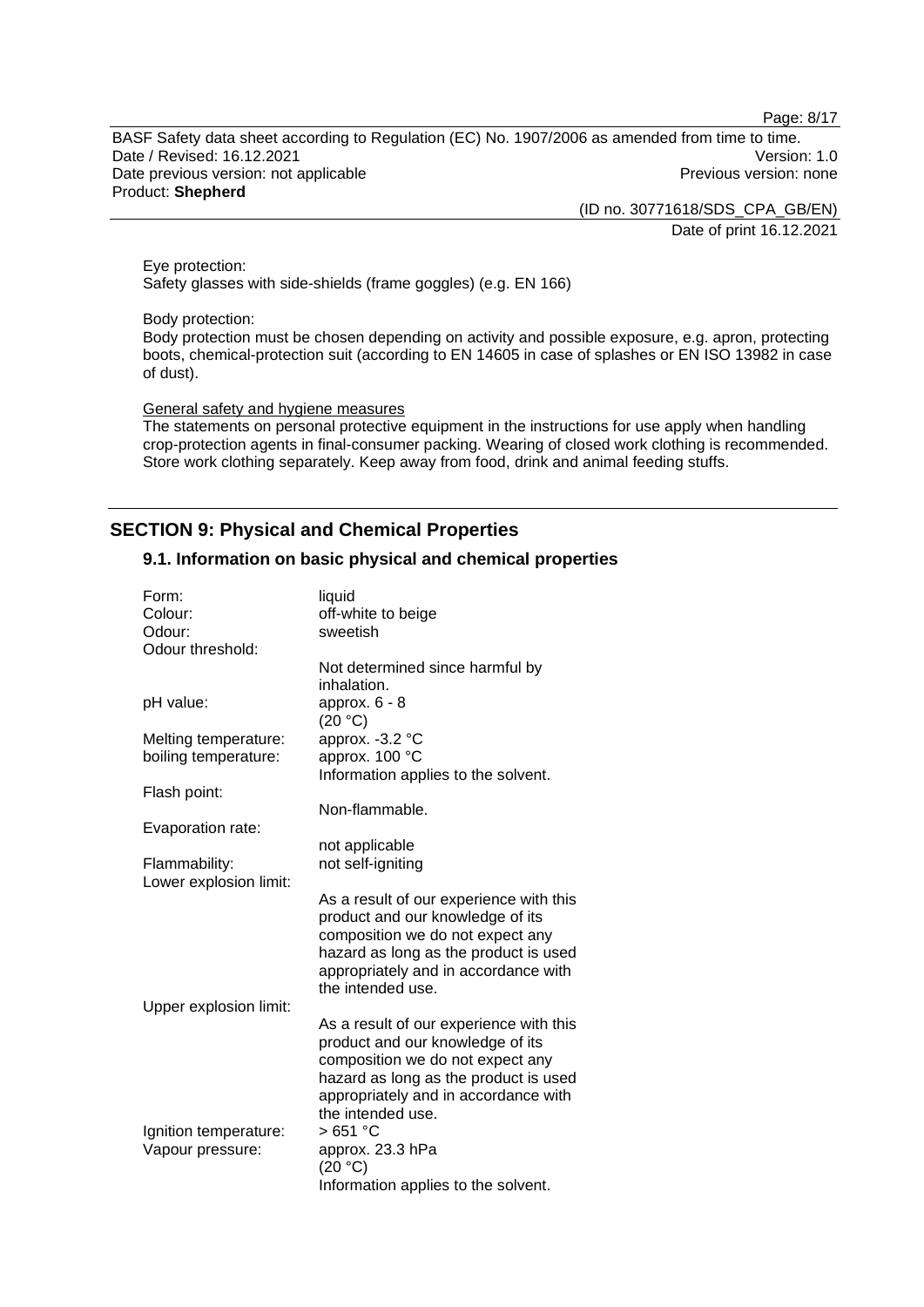Page: 9/17

BASF Safety data sheet according to Regulation (EC) No. 1907/2006 as amended from time to time. Date / Revised: 16.12.2021 Version: 1.0 Date previous version: not applicable **Previous version: none** Previous version: none Product: **Shepherd** 

(ID no. 30771618/SDS\_CPA\_GB/EN)

Date of print 16.12.2021

| Density:                                            | approx. $1.14$ g/cm3                                             |
|-----------------------------------------------------|------------------------------------------------------------------|
|                                                     | (20 °C)                                                          |
| Relative vapour density (air):                      |                                                                  |
|                                                     | not applicable                                                   |
| Solubility in water:                                | dispersible                                                      |
| Partitioning coefficient n-octanol/water (log Kow): |                                                                  |
|                                                     | not applicable                                                   |
|                                                     | Thermal decomposition: 170 °C, 160 kJ/kg, (DSC (OECD 113))       |
|                                                     | (onset temperature) Not a substance liable to self-decomposition |
|                                                     | according to UN transport regulations, class 4.1.                |
| Viscosity, dynamic:                                 | approx. 107 mPa.s                                                |
|                                                     | (20 °C, 100 1/s)                                                 |
| Explosion hazard:                                   | not explosive                                                    |
| Fire promoting properties:                          | not fire-propagating                                             |

# **9.2. Other information**

Other Information: If necessary, information on other physical and chemical parameters is indicated in this section.

# **SECTION 10: Stability and Reactivity**

#### **10.1. Reactivity**

No hazardous reactions if stored and handled as prescribed/indicated.

#### **10.2. Chemical stability**

The product is stable if stored and handled as prescribed/indicated.

#### **10.3. Possibility of hazardous reactions**

No hazardous reactions if stored and handled as prescribed/indicated.

#### **10.4. Conditions to avoid**

See SDS section 7 - Handling and storage.

#### **10.5. Incompatible materials**

Substances to avoid: strong acids, strong bases, strong oxidizing agents

# **10.6. Hazardous decomposition products**

Hazardous decomposition products: No hazardous decomposition products if stored and handled as prescribed/indicated.

# **SECTION 11: Toxicological Information**

# **11.1. Information on toxicological effects**

Acute toxicity

Assessment of acute toxicity:

Of moderate toxicity after single ingestion. Of moderate toxicity after short-term inhalation. Virtually nontoxic after a single skin contact.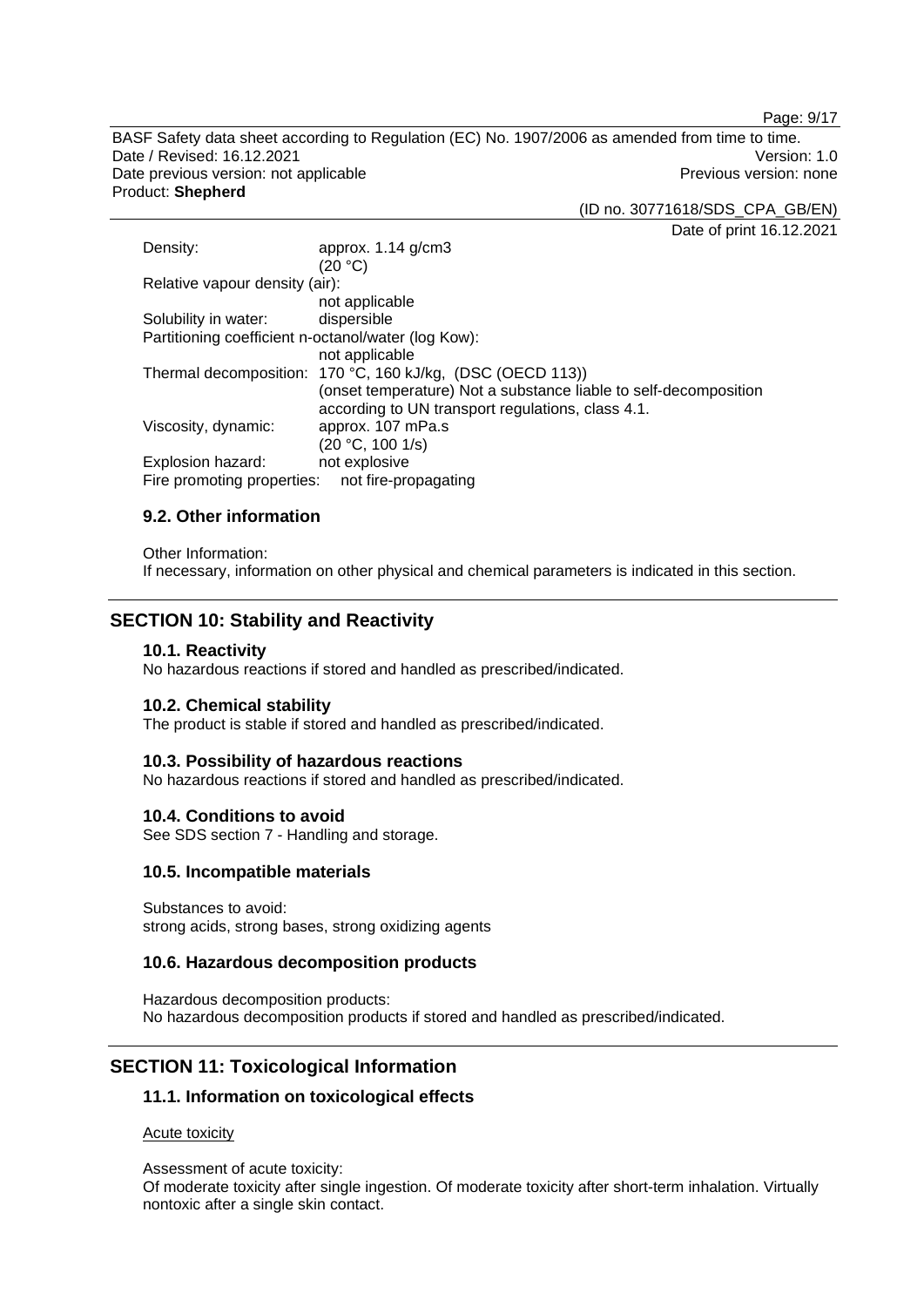Page: 10/17

BASF Safety data sheet according to Regulation (EC) No. 1907/2006 as amended from time to time. Date / Revised: 16.12.2021 Version: 1.0 Date previous version: not applicable example and the Previous version: none Product: **Shepherd** 

(ID no. 30771618/SDS\_CPA\_GB/EN)

Date of print 16.12.2021

Experimental/calculated data: LD50 rat (oral): > 300 - < 2,000 mg/kg (OECD Guideline 401)

LC50 rat (by inhalation): > 3.4 mg/l 4 h (OECD Guideline 403) An aerosol was tested.

LD50 rat (dermal): > 5,000 mg/kg

Irritation

Assessment of irritating effects: Skin contact causes irritation. Not irritating to the eyes.

Experimental/calculated data: Skin corrosion/irritation rabbit: Irritant.

Serious eye damage/irritation rabbit: non-irritant

Respiratory/Skin sensitization

Assessment of sensitization: Sensitization after skin contact possible.

Experimental/calculated data: Mouse Local Lymph Node Assay (LLNA) mouse: sensitizing

Germ cell mutagenicity

Assessment of mutagenicity:

Mutagenicity tests revealed no genotoxic potential. The product has not been tested. The statement has been derived from the properties of the individual components.

#### **Carcinogenicity**

Assessment of carcinogenicity:

The product has not been tested. The statement has been derived from the properties of the individual components.

*Information on: boscalid (iso), water moist*

*Assessment of carcinogenicity:* 

*In long-term studies in rats the substance induced thyroid tumors. The effect is caused by an animal specific mechanism that has no human counter part. In long-term studies in mice in which the substance was given by feed, a carcinogenic effect was not observed.*  -----------------------------------

#### Reproductive toxicity

Assessment of reproduction toxicity: The results of animal studies gave no indication of a fertility impairing effect. The product has not been tested. The statement has been derived from the properties of the individual components.

Developmental toxicity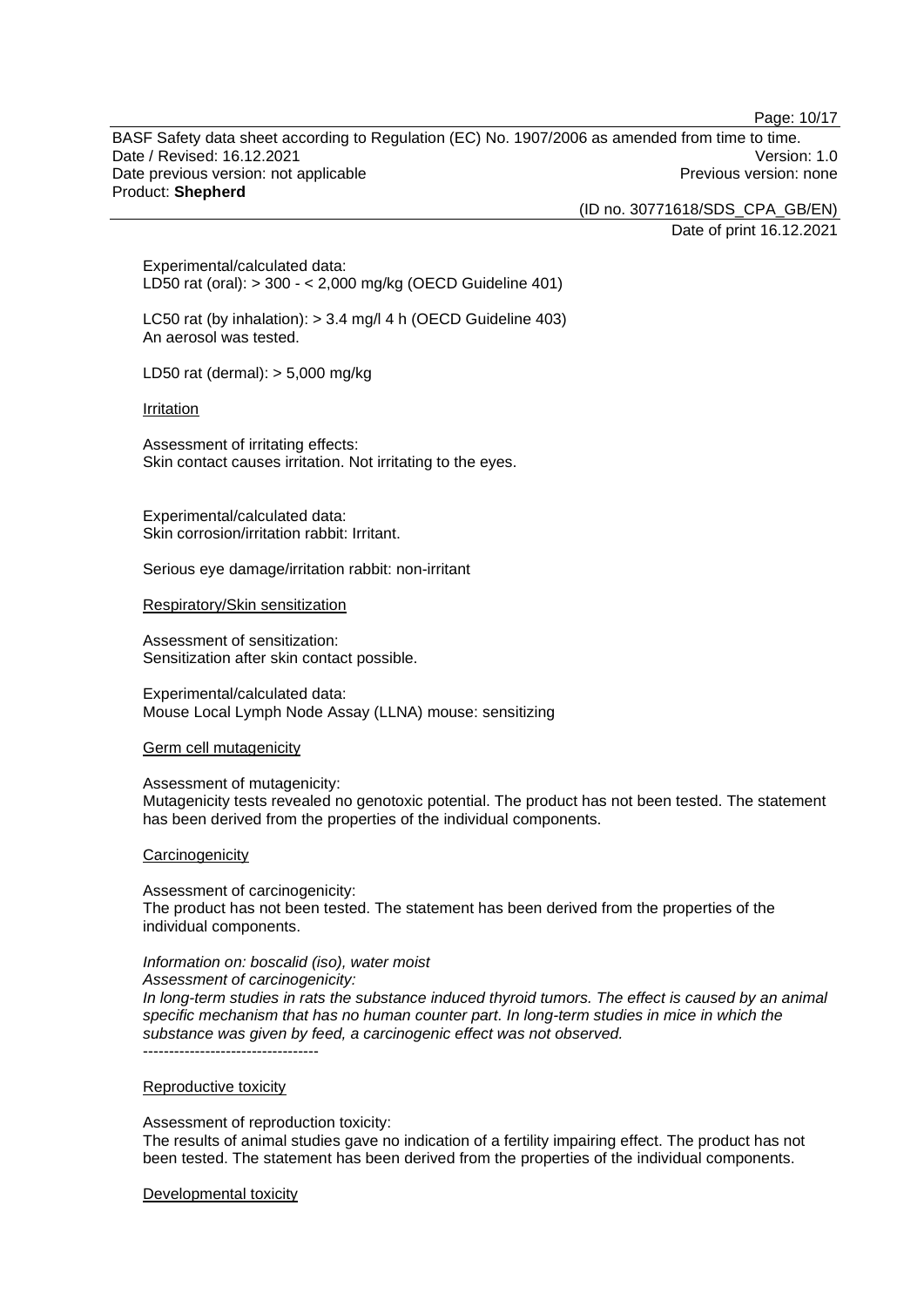Page: 11/17

BASF Safety data sheet according to Regulation (EC) No. 1907/2006 as amended from time to time. Date / Revised: 16.12.2021 Version: 1.0 Date previous version: not applicable example and previous version: none Previous version: none Product: **Shepherd** 

(ID no. 30771618/SDS\_CPA\_GB/EN)

Date of print 16.12.2021

Assessment of teratogenicity:

The product has not been tested. The statement has been derived from the properties of the individual components. Animal studies gave no indication of a developmental toxic effect at doses that were not toxic to the parental animals.

Specific target organ toxicity (single exposure)

Assessment of STOT single: Causes temporary irritation of the respiratory tract.

Target organ: Respiratory system Remarks: The product has not been tested. The statement has been derived from the properties of the individual components.

Repeated dose toxicity and Specific target organ toxicity (repeated exposure)

Assessment of repeated dose toxicity: The product has not been tested. The statement has been derived from the properties of the individual components.

*Information on: pyraclostrobin (ISO); methyl N-{2-[1-(4-chlorophenyl)-1H-pyrazol-3 yloxymethyl]phenyl}(N-methoxy)carbamate Assessment of repeated dose toxicity: After repeated exposure the prominent effect is local irritation. The substance may cause damage to the olfactory epithelium after repeated inhalation.* 

*Information on: boscalid (iso), water moist Assessment of repeated dose toxicity: Adaptive effects were observed after repeated exposure in animal studies.*  -----------------------------------

Aspiration hazard

No aspiration hazard expected. The product has not been tested. The statement has been derived from the properties of the individual components.

Other relevant toxicity information

Misuse can be harmful to health.

# **SECTION 12: Ecological Information**

# **12.1. Toxicity**

Assessment of aquatic toxicity: Very toxic to aquatic life with long lasting effects.

Toxicity to fish: LC50 (96 h) 0.033 mg/l, Oncorhynchus mykiss

Aquatic invertebrates: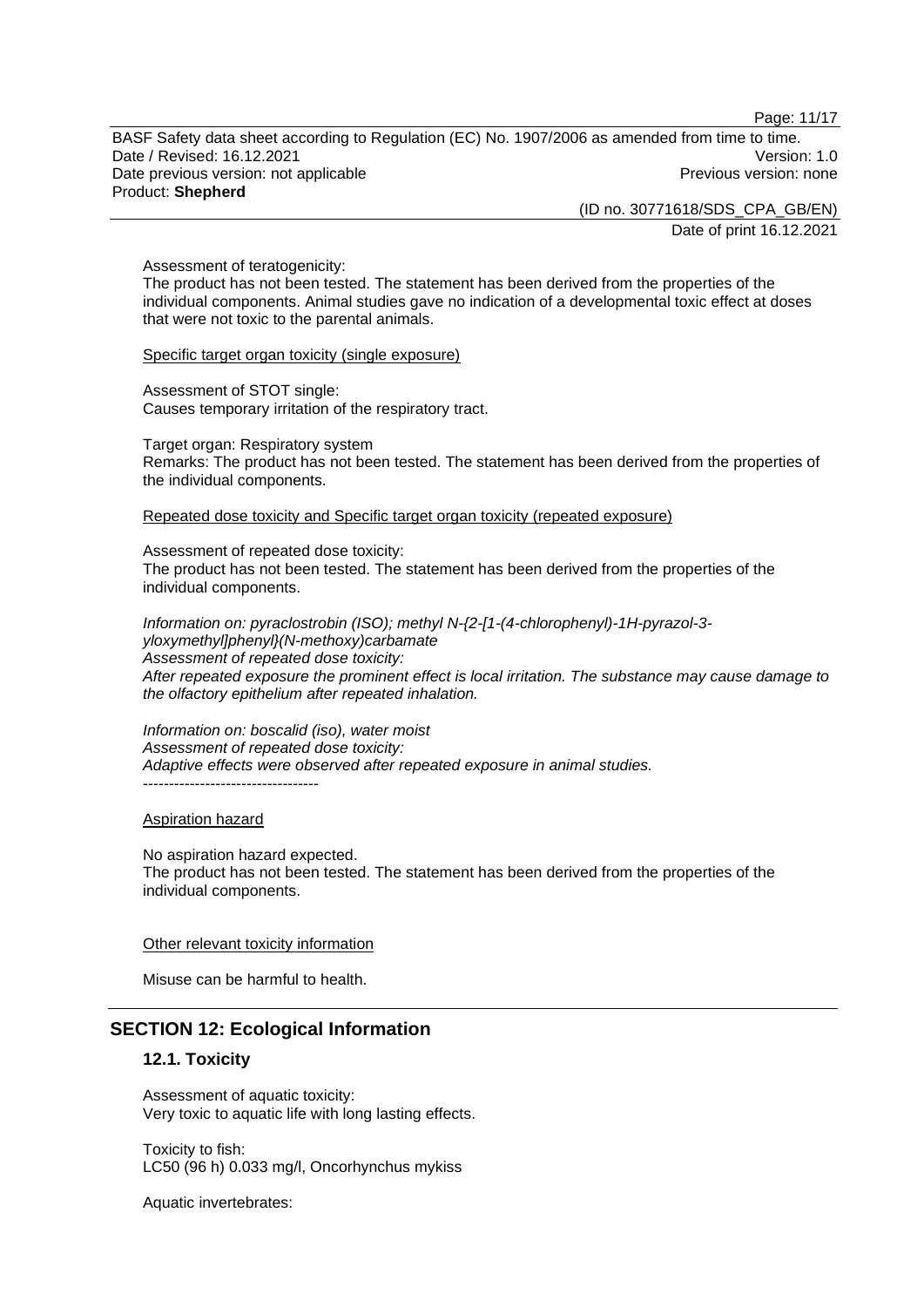Page: 12/17

BASF Safety data sheet according to Regulation (EC) No. 1907/2006 as amended from time to time. Date / Revised: 16.12.2021 Version: 1.0 Date previous version: not applicable example and the Previous version: none Product: **Shepherd** 

(ID no. 30771618/SDS\_CPA\_GB/EN)

Date of print 16.12.2021

EC50 (48 h) 0.024 mg/l, Daphnia magna

Aquatic plants: EC50 (72 h) 0.024 mg/l, Pseudokirchneriella subcapitata

EC10 (72 h) 0.73 mg/l, Pseudokirchneriella subcapitata

*Information on: pyraclostrobin (ISO); methyl N-{2-[1-(4-chlorophenyl)-1H-pyrazol-3 yloxymethyl]phenyl}(N-methoxy)carbamate Chronic toxicity to fish: No observed effect concentration (98 d) approx. 0.00235 mg/l, Oncorhynchus mykiss (OECD Guideline 210, Flow through.)* 

----------------------------------

*Information on: pyraclostrobin (ISO); methyl N-{2-[1-(4-chlorophenyl)-1H-pyrazol-3 yloxymethyl]phenyl}(N-methoxy)carbamate Chronic toxicity to aquatic invertebrates: No observed effect concentration (21 d) 0.004 mg/l, Daphnia magna (OECD Guideline 202, part 2, semistatic) The details of the toxic effect relate to the nominal concentration.* 

*No observed effect concentration (28 d) 0.00128 mg/l, Mysidopsis bahia (OPP 72-4 (EPA-Guideline), Flow through.)* 

*The statement of the toxic effect relates to the analytically determined concentration.*  -----------------------------------

# **12.2. Persistence and degradability**

Assessment biodegradation and elimination (H2O): The product has not been tested. The statement has been derived from the properties of the individual components.

*Information on: pyraclostrobin (ISO); methyl N-{2-[1-(4-chlorophenyl)-1H-pyrazol-3 yloxymethyl]phenyl}(N-methoxy)carbamate Assessment biodegradation and elimination (H2O): Not readily biodegradable (by OECD criteria).* 

*Information on: boscalid (iso), water moist Assessment biodegradation and elimination (H2O): Not readily biodegradable (by OECD criteria).*  ----------------------------------

# **12.3. Bioaccumulative potential**

Assessment bioaccumulation potential: The product has not been tested. The statement has been derived from the properties of the individual components.

*Information on: pyraclostrobin (ISO); methyl N-{2-[1-(4-chlorophenyl)-1H-pyrazol-3 yloxymethyl]phenyl}(N-methoxy)carbamate Bioaccumulation potential:* 

*Bioconcentration factor (BCF): 379 - 507, Oncorhynchus mykiss (OECD-Guideline 305)*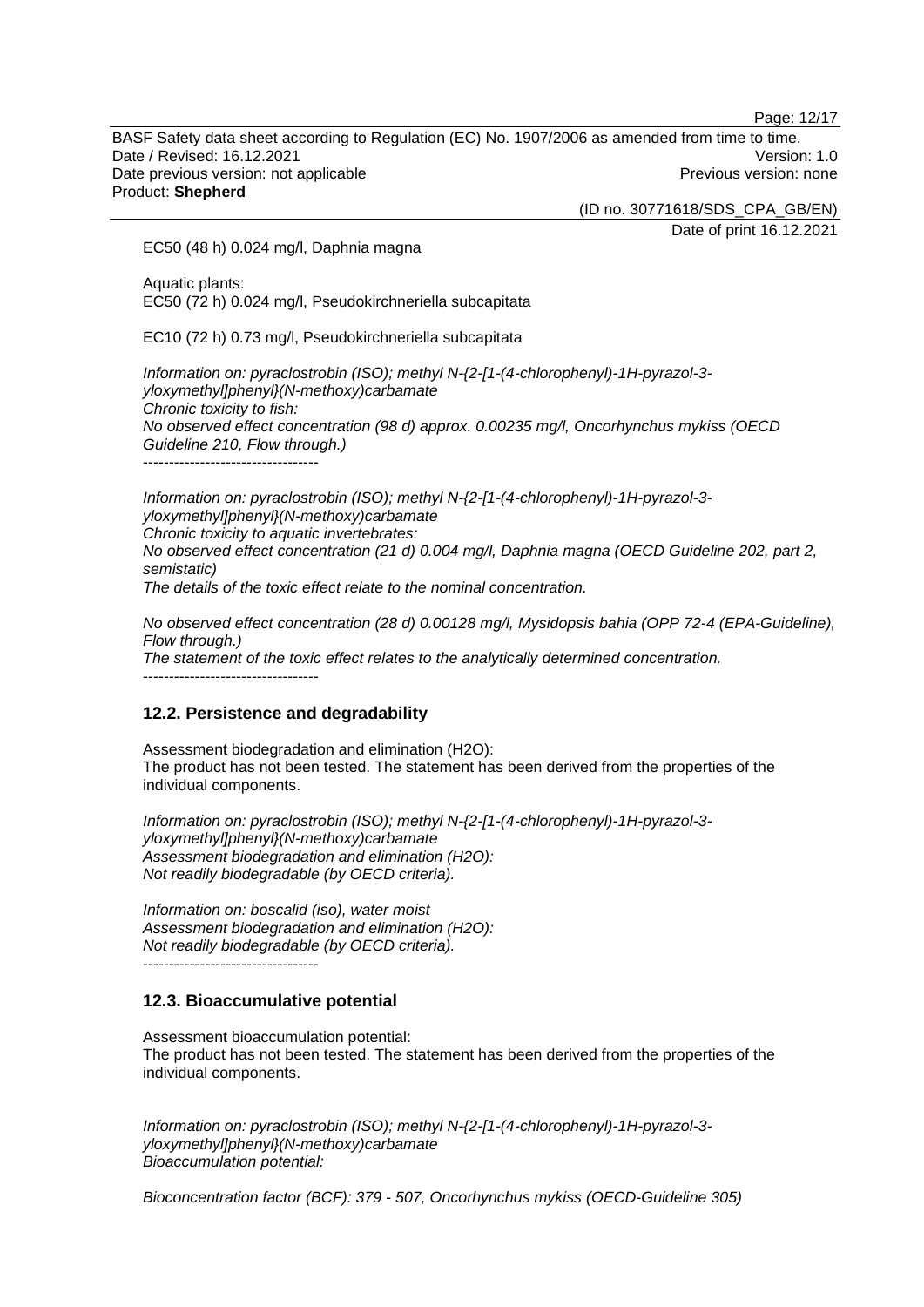Page: 13/17

BASF Safety data sheet according to Regulation (EC) No. 1907/2006 as amended from time to time. Date / Revised: 16.12.2021 Version: 1.0 Date previous version: not applicable example and the Previous version: none Product: **Shepherd** 

(ID no. 30771618/SDS\_CPA\_GB/EN)

Date of print 16.12.2021

*Accumulation in organisms is not to be expected.* 

*Information on: boscalid (iso), water moist Bioaccumulation potential:* 

*Bioconcentration factor (BCF): 57 - 70 (28 d), Oncorhynchus mykiss Does not accumulate in organisms.* 

----------------------------------

# **12.4. Mobility in soil**

Assessment transport between environmental compartments: Adsorption in soil: The product has not been tested. The statement has been derived from the properties of the individual components.

*Information on: pyraclostrobin (ISO); methyl N-{2-[1-(4-chlorophenyl)-1H-pyrazol-3 yloxymethyl]phenyl}(N-methoxy)carbamate Assessment transport between environmental compartments: Adsorption in soil: Following exposure to soil, adsorption to solid soil particles is probable, therefore contamination of groundwater is not expected.*

*Information on: boscalid (iso), water moist Assessment transport between environmental compartments: Adsorption in soil: Following exposure to soil, adsorption to solid soil particles is probable, therefore contamination of groundwater is not expected.*

----------------------------------

# **12.5. Results of PBT and vPvB assessment**

The product does not contain a substance fulfilling the PBT (persistent/bioaccumulative/toxic) criteria or the vPvB (very persistent/very bioaccumulative) criteria.

# **12.6. Other adverse effects**

The product does not contain substances that are listed in Regulation (EC) 1005/2009 on substances that deplete the ozone layer.

# **12.7. Additional information**

Other ecotoxicological advice: Do not discharge product into the environment without control.

# **SECTION 13: Disposal Considerations**

# **13.1. Waste treatment methods**

Must be disposed of or incinerated in accordance with local regulations.

The UK Environmental Protection (Duty of Care) Regulations (EP) and amendments should be noted (United Kingdom).

This product and any uncleaned containers must be disposed of as hazardous waste in accordance with the 2005 Hazardous Waste Regulations and amendments (United Kingdom)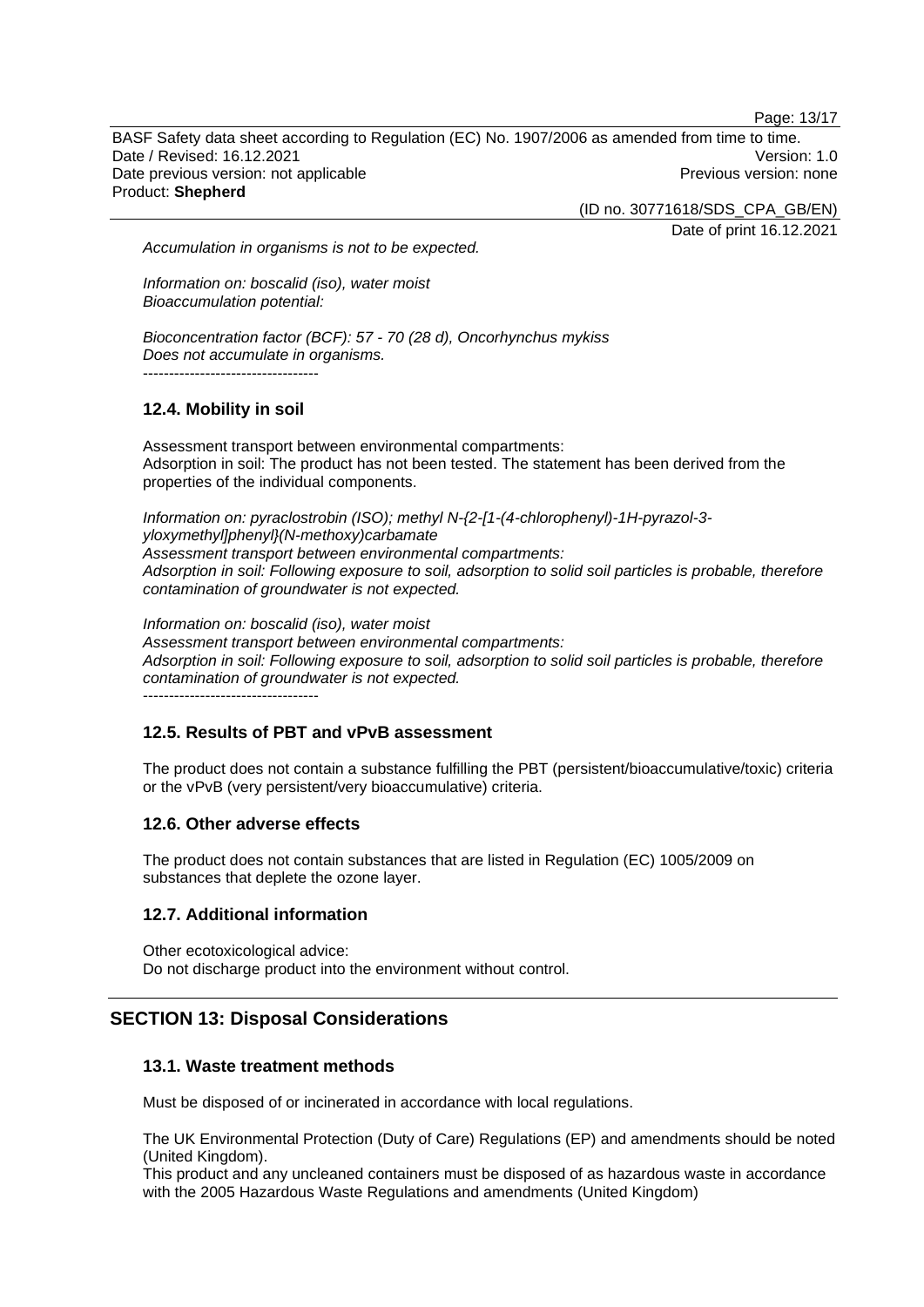Page: 14/17

BASF Safety data sheet according to Regulation (EC) No. 1907/2006 as amended from time to time. Date / Revised: 16.12.2021 Version: 1.0 Date previous version: not applicable **Previous version: none** Previous version: none Product: **Shepherd** 

(ID no. 30771618/SDS\_CPA\_GB/EN)

Date of print 16.12.2021

Contaminated packaging:

Contaminated packaging should be emptied as far as possible and disposed of in the same manner as the substance/product.

# **SECTION 14: Transport Information**

# **Land transport**

# ADR

| UN number<br>UN proper shipping name:<br>Transport hazard class(es):<br>Packing group:<br>Environmental hazards:<br>Special precautions for<br>user: | <b>UN3082</b><br>ENVIRONMENTALLY HAZARDOUS SUBSTANCE, LIQUID,<br>N.O.S. (contains PYRACLOSTROBIN)<br>9, EHSM<br>$\mathbf{III}$<br>yes<br>None known |
|------------------------------------------------------------------------------------------------------------------------------------------------------|-----------------------------------------------------------------------------------------------------------------------------------------------------|
| <b>RID</b>                                                                                                                                           |                                                                                                                                                     |
| UN number<br>UN proper shipping name:<br>Transport hazard class(es):<br>Packing group:<br>Environmental hazards:<br>Special precautions for          | <b>UN3082</b><br>ENVIRONMENTALLY HAZARDOUS SUBSTANCE, LIQUID,<br>N.O.S. (contains PYRACLOSTROBIN)<br>9, EHSM<br>$\mathbf{III}$<br>ves<br>None known |
| user:                                                                                                                                                |                                                                                                                                                     |
| <b>Inland waterway transport</b><br><b>ADN</b>                                                                                                       |                                                                                                                                                     |
| UN number<br>UN proper shipping name:                                                                                                                | <b>UN3082</b><br>ENVIRONMENTALLY HAZARDOUS SUBSTANCE, LIQUID,<br>N.O.S. (contains PYRACLOSTROBIN)                                                   |
| Transport hazard class(es):<br>Packing group:<br>Environmental hazards:<br>Special precautions for<br>user:                                          | 9, EHSM<br>$\mathbf{III}$<br>ves<br>None known                                                                                                      |
| <b>Transport in inland waterway vessel</b><br>Not evaluated                                                                                          |                                                                                                                                                     |

# **Sea transport**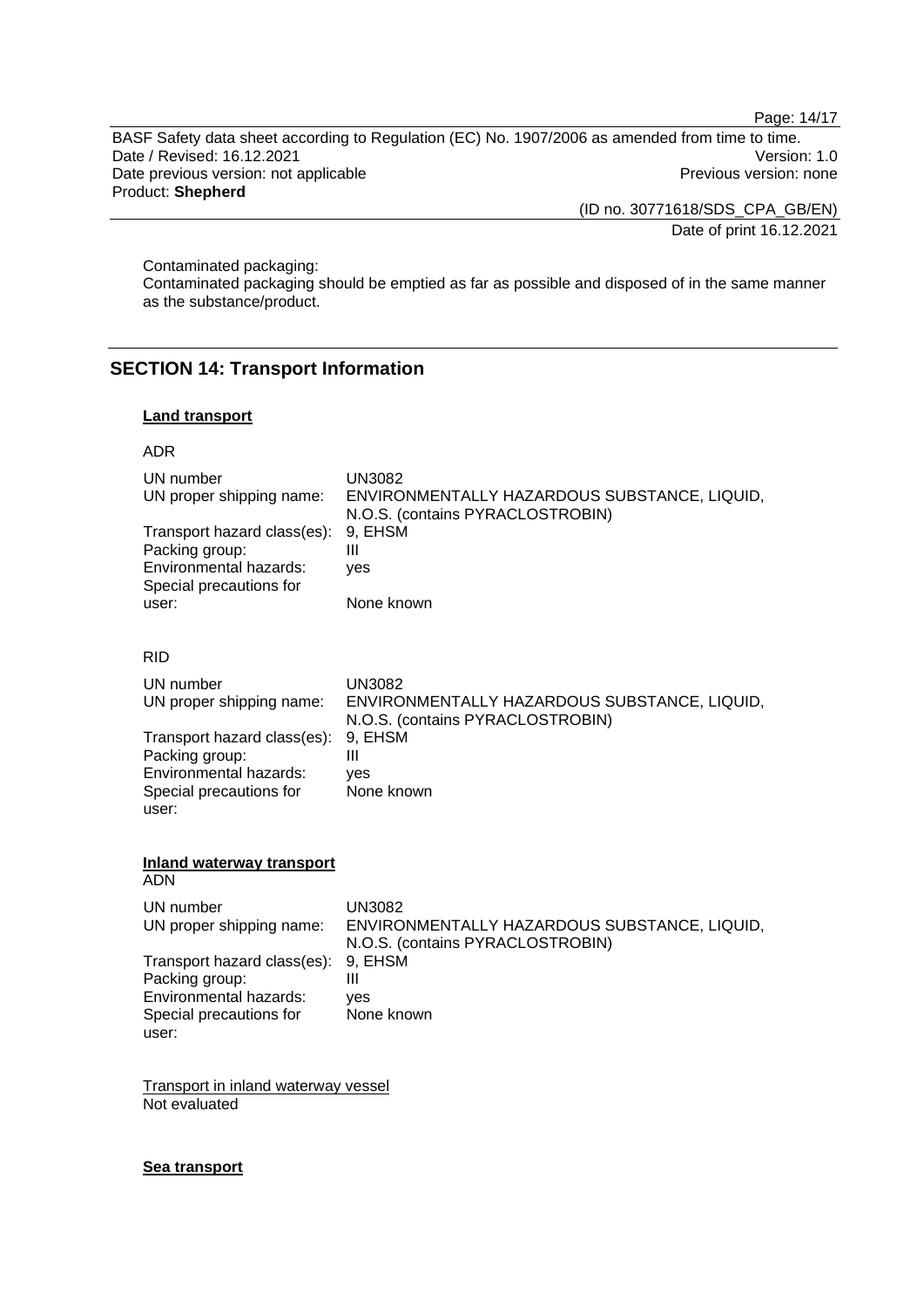Page: 15/17

BASF Safety data sheet according to Regulation (EC) No. 1907/2006 as amended from time to time. Date / Revised: 16.12.2021 Version: 1.0 Date previous version: not applicable **Previous version: none** Previous version: none Product: **Shepherd** 

(ID no. 30771618/SDS\_CPA\_GB/EN)

Date of print 16.12.2021

### IMDG

UN number: UN 3082 UN proper shipping name: ENVIRONMENTALLY HAZARDOUS SUBSTANCE, LIQUID, N.O.S. (contains PYRACLOSTROBIN) Transport hazard class(es): 9, EHSM Packing group: III Environmental hazards: yes Marine pollutant: YES Special precautions for user: None known

# **Air transport**

### IATA/ICAO

| UN number:                          | UN 3082                                      |
|-------------------------------------|----------------------------------------------|
| UN proper shipping name:            | ENVIRONMENTALLY HAZARDOUS SUBSTANCE, LIQUID, |
|                                     | N.O.S. (contains PYRACLOSTROBIN)             |
| Transport hazard class(es): 9, EHSM |                                              |
| Packing group:                      | Ш                                            |
| Environmental hazards:              | yes                                          |
| Special precautions for             | None known                                   |
| user:                               |                                              |

# **14.1. UN number**

See corresponding entries for "UN number" for the respective regulations in the tables above.

# **14.2. UN proper shipping name**

See corresponding entries for "UN proper shipping name" for the respective regulations in the tables above.

# **14.3. Transport hazard class(es)**

See corresponding entries for "Transport hazard class(es)" for the respective regulations in the tables above.

# **14.4. Packing group**

See corresponding entries for "Packing group" for the respective regulations in the tables above.

# **14.5. Environmental hazards**

See corresponding entries for "Environmental hazards" for the respective regulations in the tables above.

# **14.6. Special precautions for user**

See corresponding entries for "Special precautions for user" for the respective regulations in the tables above.

# **14.7. Transport in bulk according to Annex II of MARPOL and the IBC Code**

| Regulation:        | Not evaluated |
|--------------------|---------------|
| Shipment approved: | Not evaluated |
| Pollution name:    | Not evaluated |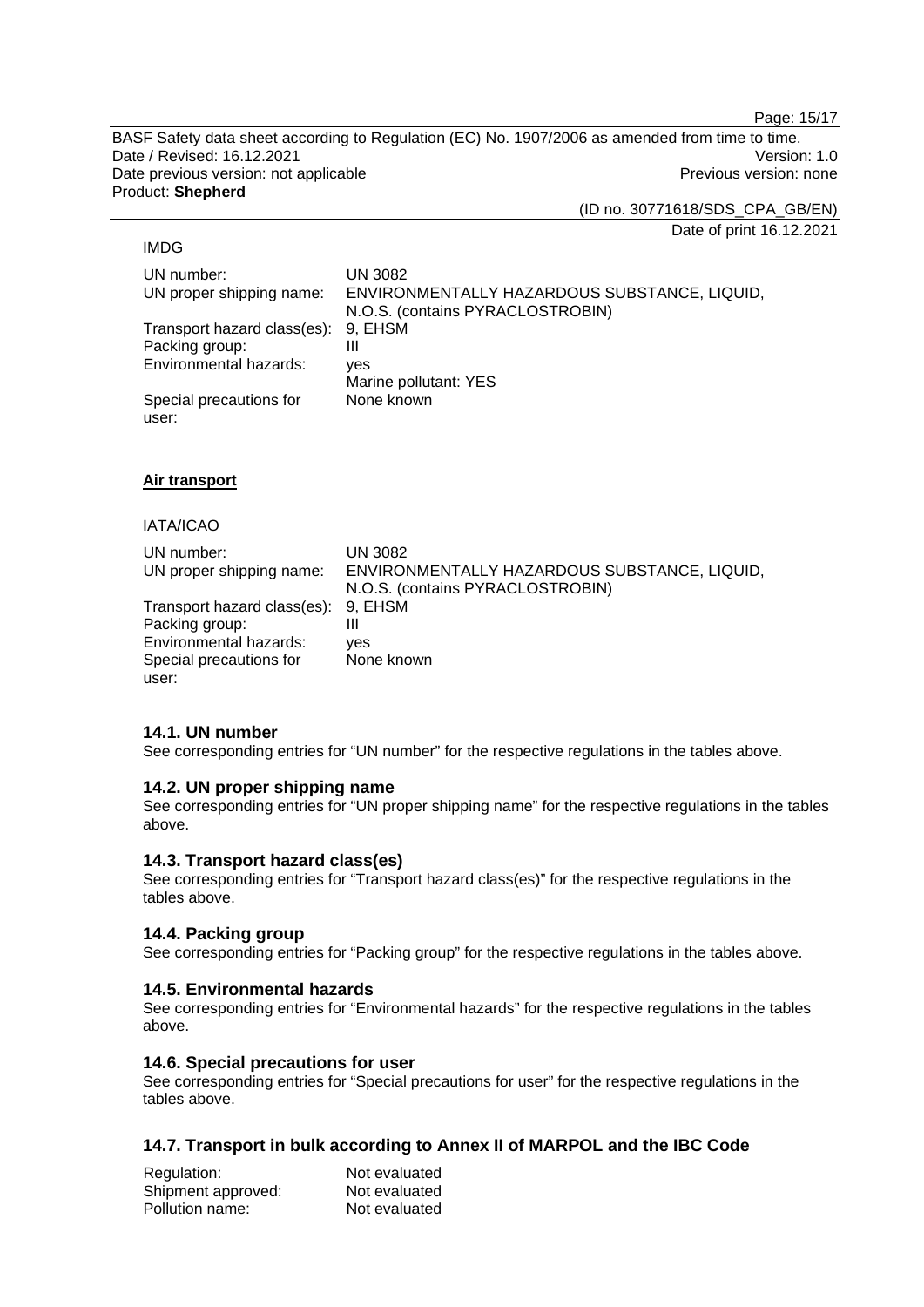Page: 16/17

BASF Safety data sheet according to Regulation (EC) No. 1907/2006 as amended from time to time. Date / Revised: 16.12.2021 Version: 1.0 Date previous version: not applicable example and the Previous version: none Product: **Shepherd** 

(ID no. 30771618/SDS\_CPA\_GB/EN)

Date of print 16.12.2021

Pollution category: Not evaluated Ship Type: Not evaluated

### **Further information**

Product may be shipped as non-hazardous in suitable packages containing a net quantity of 5 L or less under the provisions of various regulatory agencies: ADR, RID, ADN: Special Provision 375; IMDG: 2.10.2.7; IATA: A197; TDG: Special Provision 99(2); 49CFR: §171.4 (c) (2) and also the Special Provision 375 in Appendix B which is regulated in China "Regulations Concerning Road Transportation of Dangerous Goods Part 3: Index of dangerous goods name and transportation requirements" (JT/T 617.3)

This product is subject to the most recent edition of "The Carriage of Dangerous Goods and Use of Transportable Pressure Equipment Regulations" and their amendments (United Kingdom).

# **SECTION 15: Regulatory Information**

# **15.1. Safety, health and environmental regulations/legislation specific for the substance or mixture**

Prohibitions, Restrictions and Authorizations

Annex XVII of Regulation (EC) No 1907/2006: Number on List: 3, 48, 75

Restrictions of Regulation (EC) No 1907/2006, Annex XVII, do not apply for the intended use(s) of the product given in this SDS.

Directive 2012/18/EU - Control of Major Accident Hazards involving dangerous substances (EU): List entry in regulation: E1

This product is classified under the European CLP Regulation. (United Kingdom) The data should be considered when making any assessment under the Control of Substances Hazardous to Health Regulations (COSHH), and related guidance, for example, 'COSHH Essentials' (United Kingdom).

This product may be subject to the Control of Major Accident Hazards Regulations (COMAH), and amendments if specific threshold tonnages are exceeded (United Kingdom).

# **15.2. Chemical Safety Assessment**

Advice on product handling can be found in sections 7 and 8 of this safety data sheet.

# **SECTION 16: Other Information**

For proper and safe use of this product, please refer to the approval conditions laid down on the product label.

Full text of the classifications, including the hazard classes and the hazard statements, if mentioned in section 2 or 3: Acute Tox. Acute toxicity Skin Corr./Irrit. Skin corrosion/irritation

| Skin Corr./Irrit. | Skin corrosion/irritation                        |
|-------------------|--------------------------------------------------|
| Skin Sens.        | <b>Skin sensitization</b>                        |
| STOT SE           | Specific target organ toxicity — single exposure |